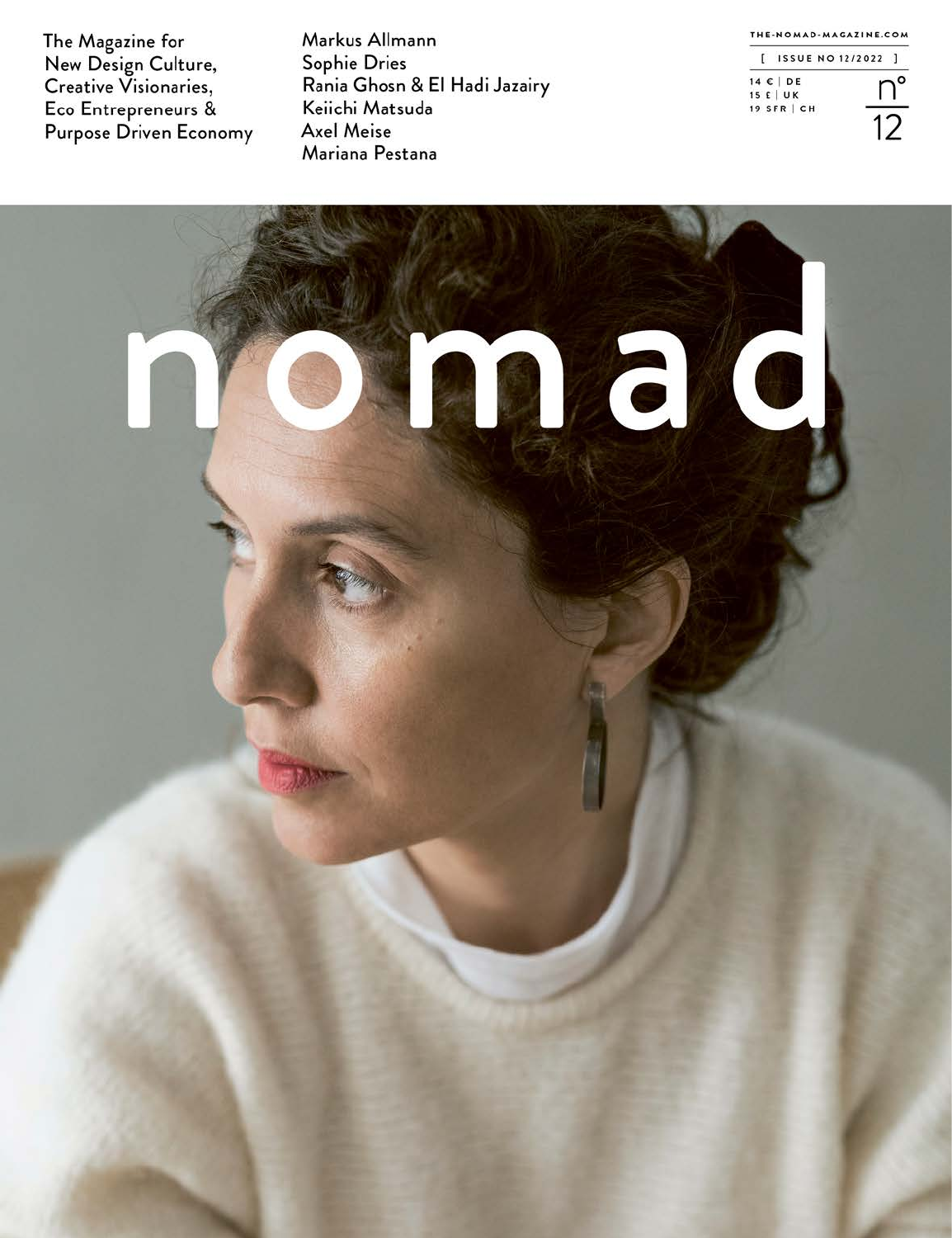$\begin{pmatrix} n \\ 12 \end{pmatrix}$ 

# TOBIAS LUTHE

Photos *by* Frédérique Gélinas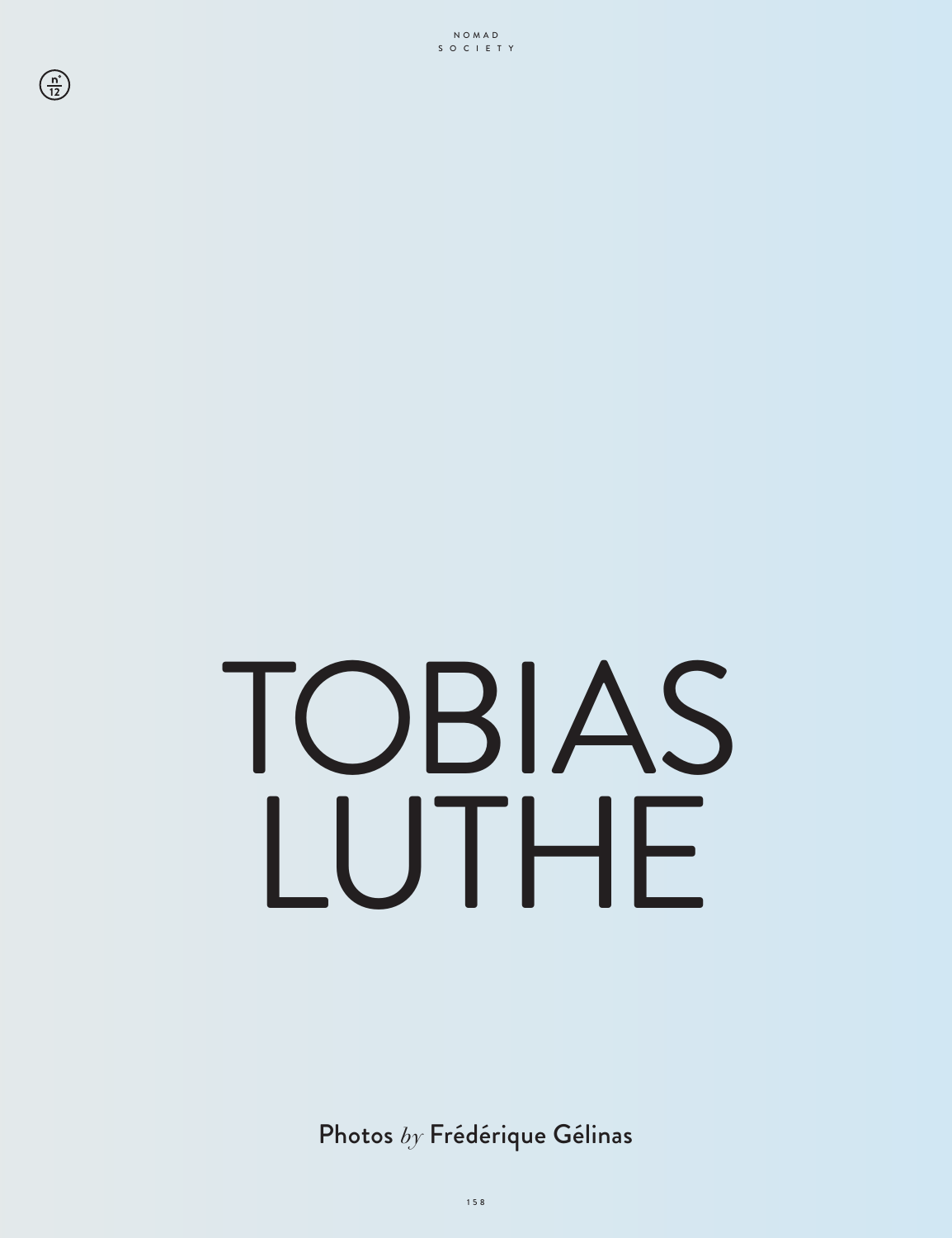

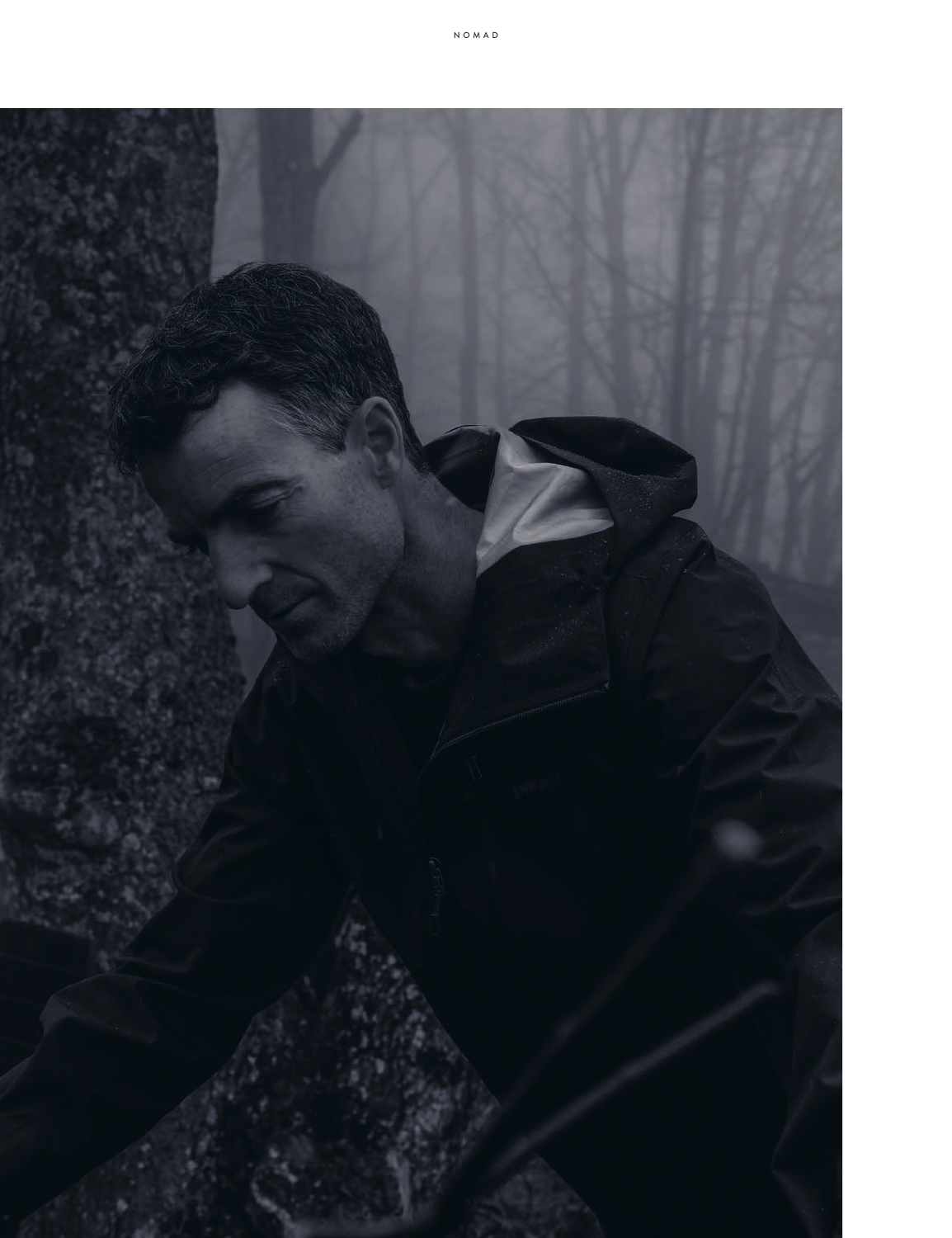NOMAD

#### Words *by* Michael Grimm

## MIND FOLLOWS NATURE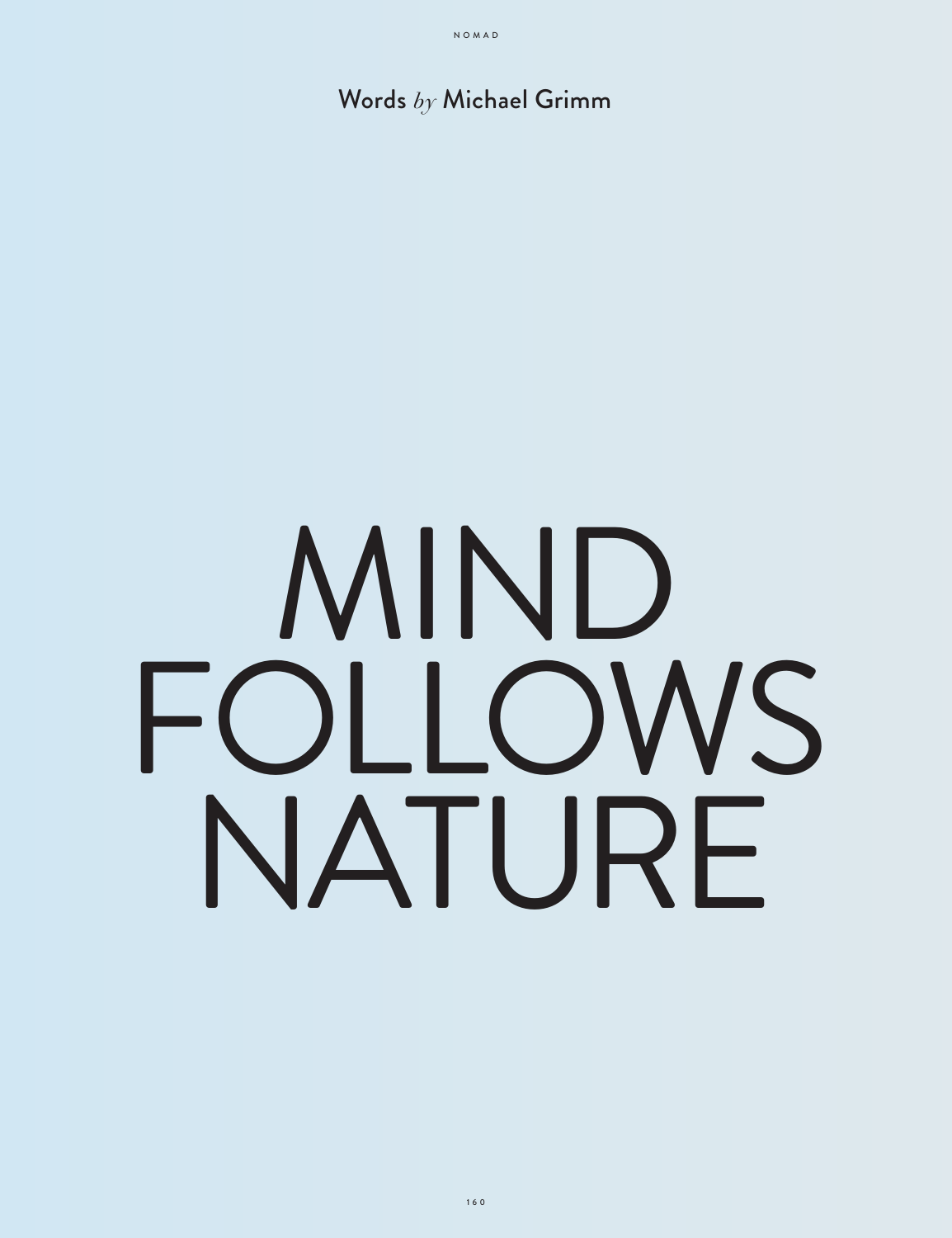In this day and age, it's hard to believe in a bright future. The world is in crisis mode, striving to avert the worst, and that leaves little room for looking ahead and for life-affirming visions. *But inspiration dies last*, says Tobias Luthe. I catch up with the 46-year-old sustainability scientist and regenerative design expert on a video platform; he's in Oslo, where he spends several weeks a year lecturing at the School of Architecture and Design. Luthe has chosen the snowy peak of Monte Viso as his background for the call. The iconic mountain in the Western Alps is a statement, a beacon of progress. Nature is Luthe's fount of strength. Through and with nature, he shatters old certainties and dismantles spatial dimensions of our thinking in order to reassemble them into a new, richer and more multi-faceted whole.

At the foot of the stunningly beautiful Piedmontese mountain, Luthe has joined forces with an ever-growing community of scientists, students, entrepreneurs, activists, friends and visitors to establish the MonViso Institute, a real-world laboratory for testing and exploring sustainable living environments. By doing so, he and his team are helping to wrest the little mountain village of Ostana from the brink of extinction, while also releasing design from the yoke of joyless functionality or subjective aesthetics. For Luthe, artefacts like the *Grown brand* skis he designed and made from hemp, which won him the 2018 ISPO Eco Achievement Award, are keys to new areas of thought in which we can reimagine the interconnection and impact of our activities as interactions with our natural environment.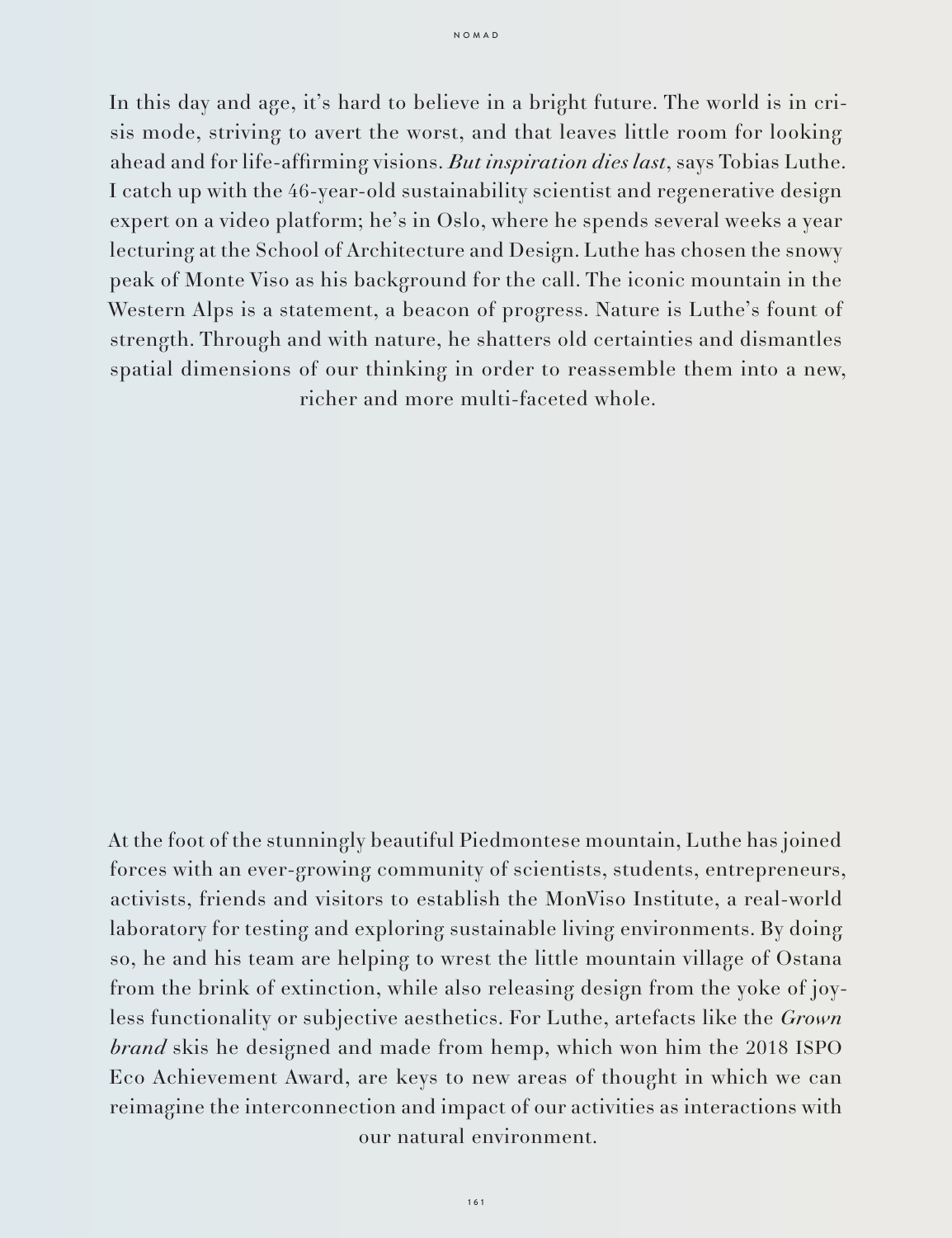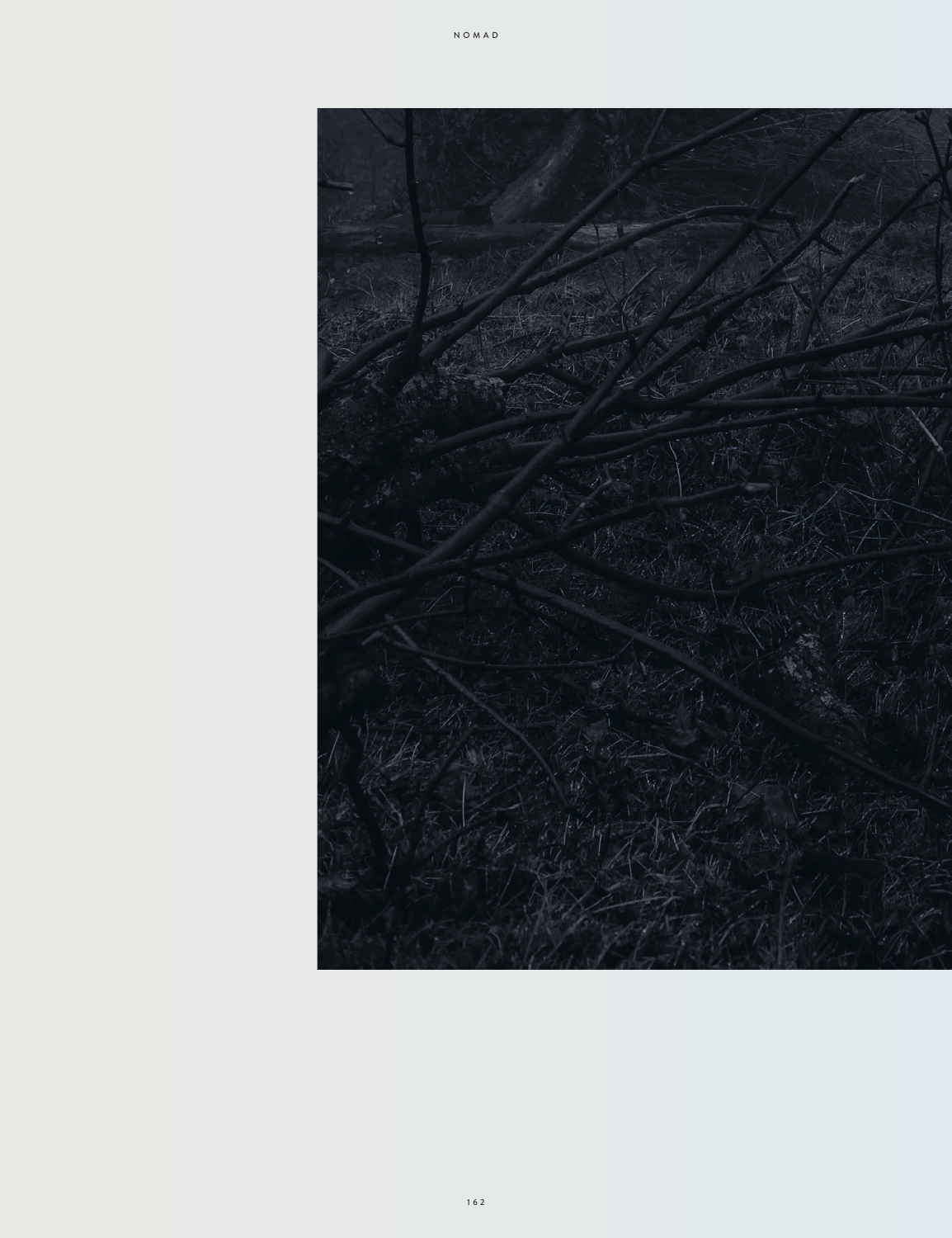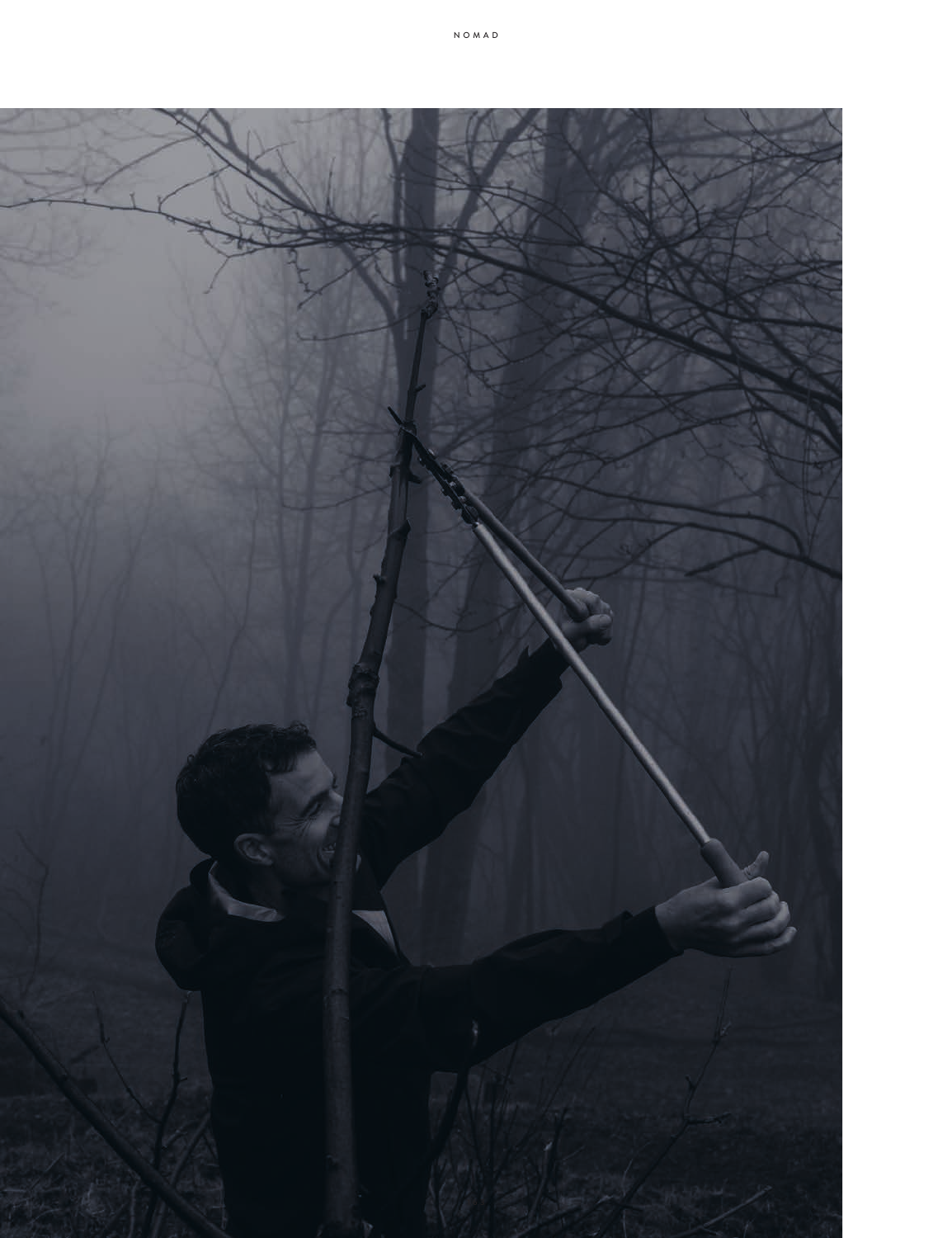The war in Ukraine has shattered the peace order in Europe, the World Climate Council's warnings of the irreversible impacts of climate change are becoming ever more dramatic, and COVID-19 has taken its toll on us. Does the topic of sustainability even have a chance in the face of these multitudinous crises?

#### T L

The endless suffering unleashed by all these crises naturally takes front and centre stage. At the same time, every crisis is also the birth of an opportunity. Recurrent instability generates stability and is the only way to arrive at stable systems. It's a law of nature. Throughout the entire history of humanity, sustainability has never been more important than it is now. We have reached a point where multiple and diverse crises are taking effect, overlapping and invigorating each other. To break this dynamic, we need new cultures of thinking. All challenge, whether it involves climate or environmental action, freedom or democracy, ultimately leads to a crucial question: how can we, as human beings, create an economic and social future that is worth living,

based on limited ecosystem services? -

> - -

- What's your answer to that question?

T

L By establishing a new relationship with nature. Although we're part of the natural world, we have completely lost our connection to it. Our relationship with nature is the path that will guide us through the complexity of the world we inhabit. We need to abandon the paradigm that nature and economy are irreconcilable opposites. Our connection to

our natural environment is our impetus for developing new approaches, new scope for our natural environment is our impetus for<br>developing new approaches, new scope for<br>action and new practices—— new tools<br>—— to deal with this quivering, jellied our natural environment is our impetus for<br>developing new approaches, new scope for<br>action and new practices——new tools<br>—— to deal with this quivering, jellied<br>mass of complexity, as I imagine it. We can only achieve this by changing the cultural and mental approaches that we adopt. The bedrock for this change is trust: trust in ourselves, in our social networks and in nature itself. In fact, you could say, trust in mutual

dependence with everything around us. -

> - -

- The term *tools* probably makes most people think of technical gadgets for making life easier, whereas the tools you mean are geared more towards spirituality. How can a fundamental trust in nature become the cradle of concrete progress?

#### T L

Through outdoor experiences, activities set in natural environments that go beyond our comfort zone. Like mountain hikes or bike tours that engage the mind as well as the body. In this curated environment, we can start to ponder what a bioregional economy could be like. We need to realise that we need distance to achieve progress. Everything al-<br>ways has to happen so fast, and usually leaves<br>us panting along behind. That goes for all ar-<br>eas——politics, consumption, mobility, in-<br>formation processing. ways has to happen so fast, and usually leaves us panting along behind. That goes for all ar-

formation processing. -

> - - -

So is it fair to say you're creating spaces for new ways of thinking through simplification and inspiration?

164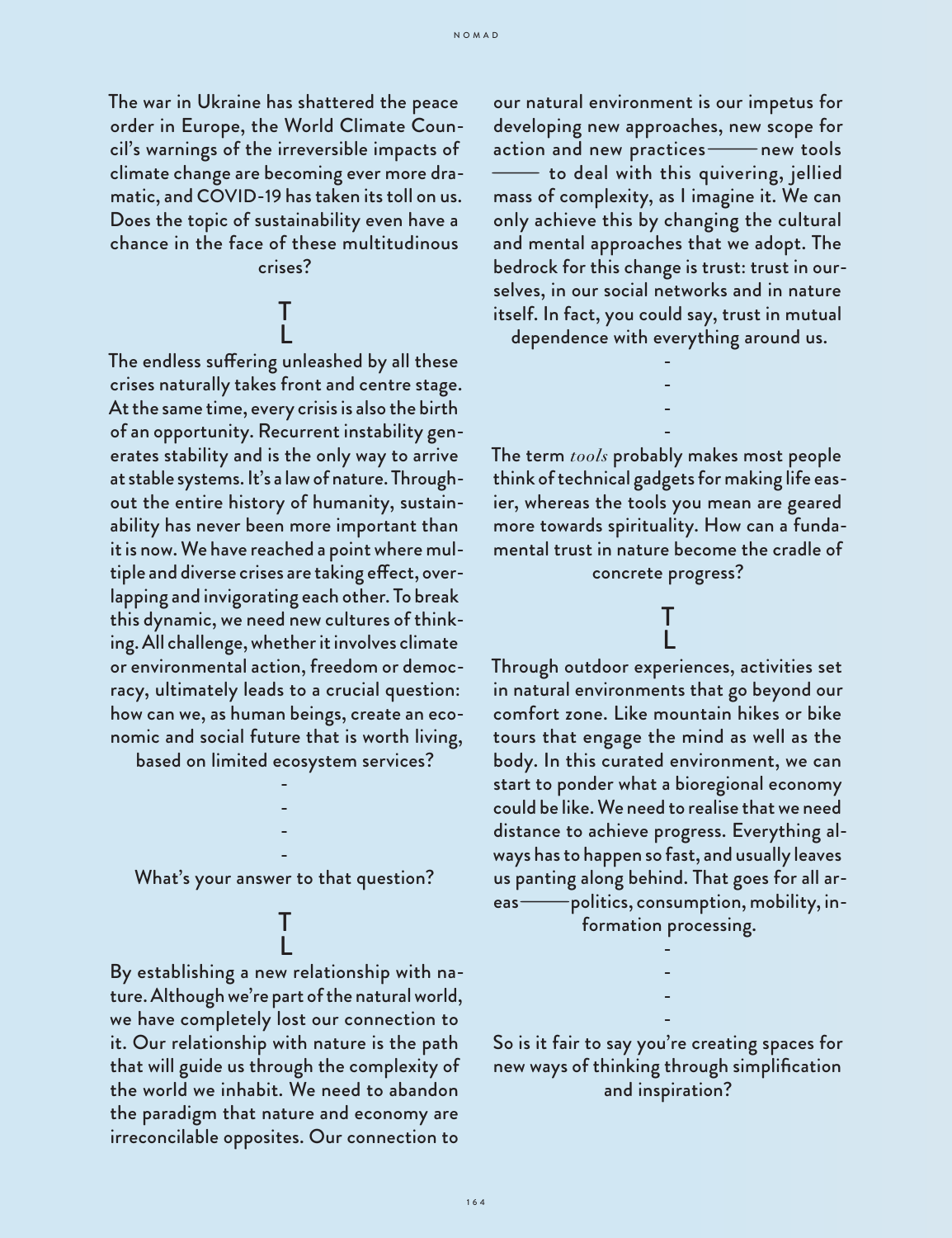## T L

Yes, that's it. We need a new culture of conscious living, and a simpler environment like a mountain village is very helpful in reaching this. It streamlines life; people can immerse themselves in the elements, ground themselves more effectively, recalibrate themselves and reacquaint themselves with reallife processes. One of our projects in Ostana involves building skis from hemp which we harvest ourselves at an altitude of 1500 metres. This draws wholly new horizons of experience and knowledge, not confined in a vacuum of specialism, but transdisciplinary. And while I'm exploring the versatility and diversity of hemp as a material, I'm also thinking about the future of Alpine tourism and encountering the consequences of climate change at first hand as I ski over the few remnants of the glaciers. During all this, I can familiarise myself with the eco-footprint of the product.

You set up the MonViso Institute, a real-life laboratory, in Ostana in 2015. What are the distinguishing features of a laboratory like this?

- - - -

#### T L

A real-life laboratory is a physical space in which experiments can be performed, and mistakes can be made. Unlike a closed-shop chemical laboratory, it's part of the real world. It is subject to environmental impacts. That's what makes it so exciting. But first and foremost, a real-life laboratory is a journey. It's not something you just set up and that's all there is to it. When I first visited the village seven years ago, many people had already poured years of effort into combating the

depopulation crisis. We would never have come into contact with the inhabitants without the new *rifugio*. But as it was, our commitment had the effect of an enzyme, a catalyst triggering an upswing. It's important to realise that the MonViso Institute is not only made up of buildings and land; at the same time it's part of a community which is itself connected with various other areas in turn.

- How do you transfer the findings from your real-life laboratory to urban environments?

T

- - -

L What we're embracing at places like Ostana is a blend of knowledge input and inspiration. These flow experiences, this new creative What we're embracing at places like Ostana<br>is a blend of knowledge input and inspiration.<br>These flow experiences, this new creative<br>force, can kick-start engagement——per-<br>haps taking the form of involvement in a neighbourhood community or joining in with activities in the district. Noise, dirt, crowds and anonymity are all things that we only become aware of once we have cleared them from our daily lives and opened up space for alternatives. The same goes for our all-prevailing culture of winter sports. I find its corollary of blind consumerism repellent. Once you've built skis yourself, you gain an understanding of supply chains, resource consumption and material cycles, and that may well impel you to choose more thoughtful ways of enjoying the winter.

- Of course, skis don't exactly exert the most powerful leverage for mitigating climate change; that would be in the hands of industries like construction, which is responsible for 40 per cent of global greenhouse-gas

- - -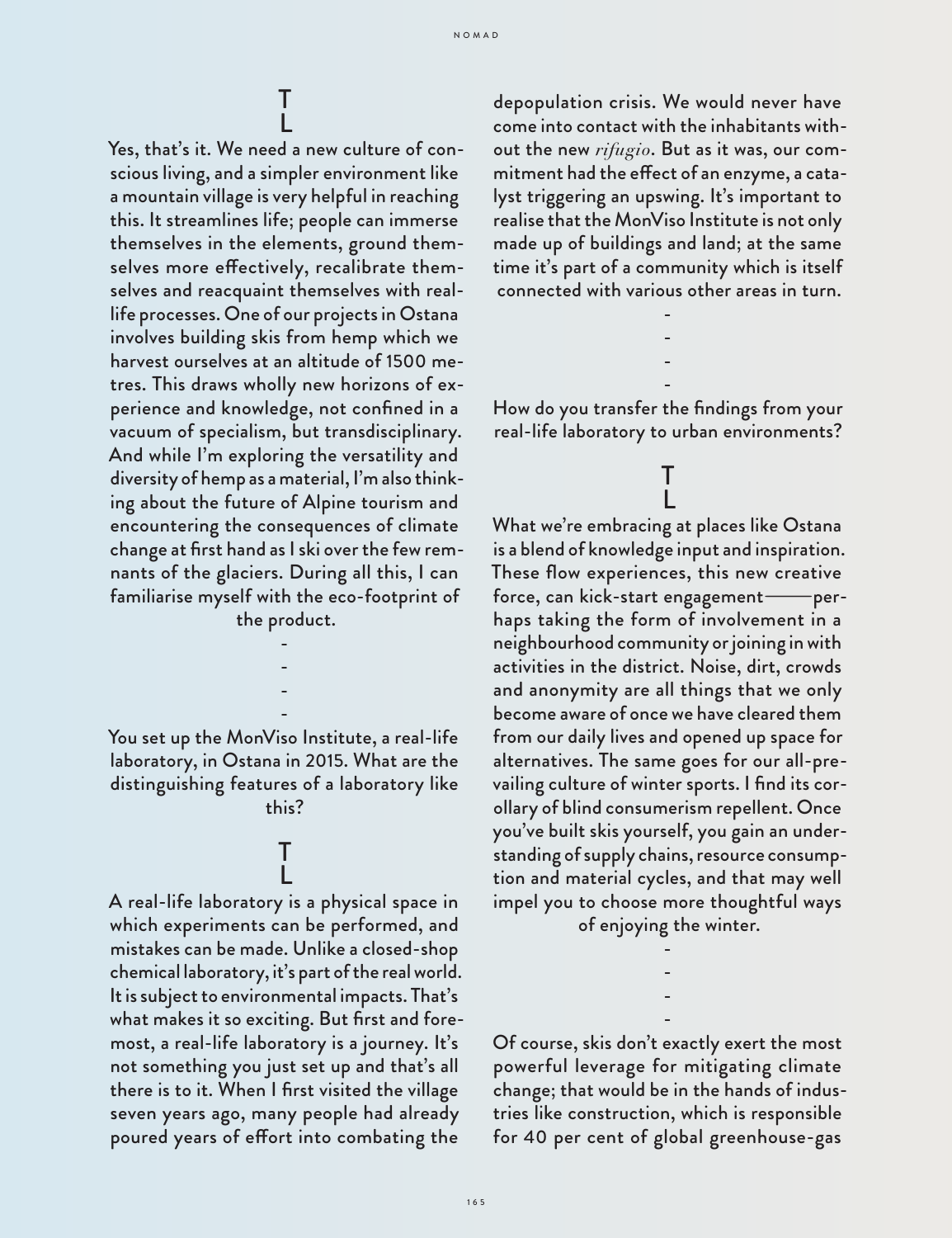Dr. Tobias Luthe is an academic transdisciplinary hybrid. He is currently Associate Professor for Sustainability Science and Regenerative Design at the Oslo School of Architecture and Design (Norway), ETH Zürich and the University of Freiburg. At ETHZ he is head of the Systemic Design Labs teaching project series, hybridising science, design and transformative praxis. He is co-founding director of the MonViso Institute in the Italian Alps, a real-world laboratory for sustainability transitions and regenerative design. And he co-founded Grown, a design-with-nature lab and experience collective winning industry awards for biocomposites such as hemp skis. Tobias is a mountaineering guide and photographer.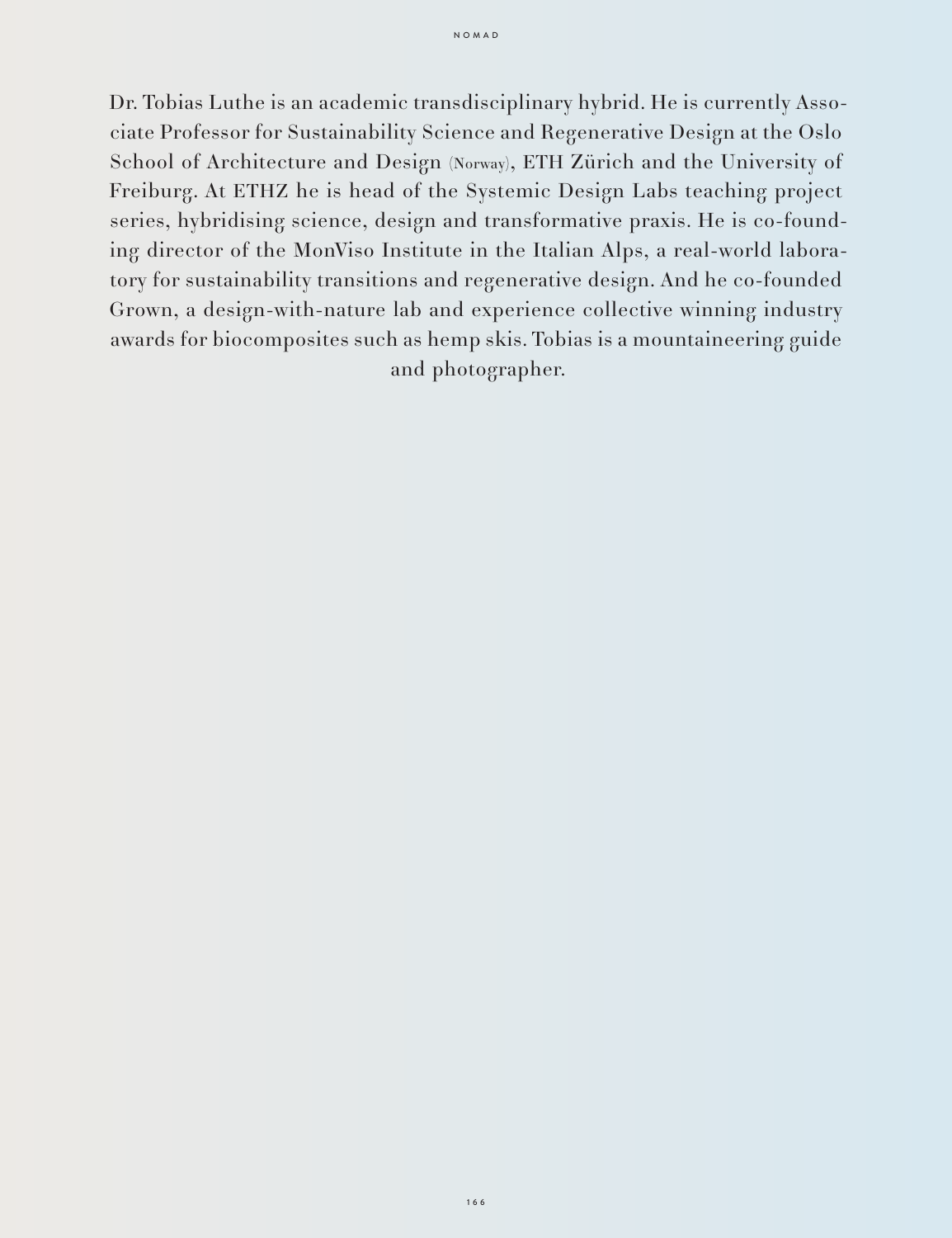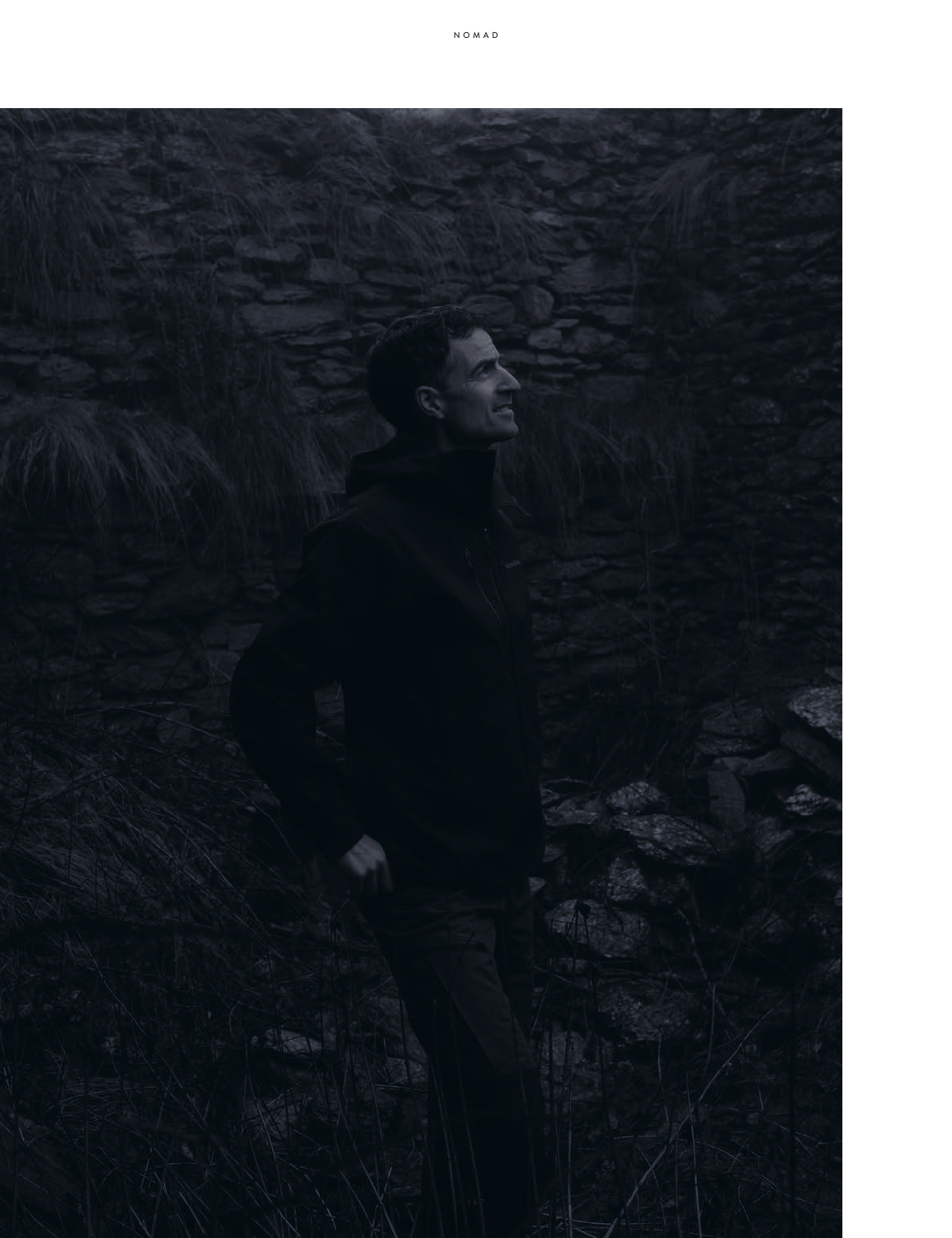emissions. What can your hemp skis tell us about tackling major global challenges?

#### T L

The skis are an example of systemic thinking, which can easily be mapped onto the field of construction. The same levels of decisionmaking are present in both, albeit on different scales. Here, too, the crucial issue is alternative raw materials and supply chains that need to offer the maximum climate neutrality and resilience, such as bioregional sources. These times of uncertainty are hitting home precisely how vulnerable we are in many areas. If we want to scale back our dependence on imported raw materials, we need to start by producing much more ourselves and creating alternatives, then using them more efficiently. Hemp is a good example for demonstrating the workings of a systemic circular materials economy; it can be used for food, say, if we think of our dependence on imported wheat; or for textiles, or as building insulation. Using hemp as a construction material enables us to store far more carbon than wood in terms of both area and time,

> because hemp grows much faster. -

> > - - -

Leopold Kohr, the economist who inspired the *small is beautiful* movement, once called for a return to the *human scale*. In your view, how can this return to a smaller scale be reconciled with large-scale living?

### L We've undertaken exciting research on the  $\begin{array}{c} \parallel \rule{0pt}{2mm} \rule{2mm}{2mm} \rule{2mm}{2mm} \rule{2mm}{2mm} \rule{2mm}{2mm} \rule{2mm}{2mm} \rule{2mm}{2mm} \rule{2mm}{2mm} \rule{2mm}{2mm} \rule{2mm}{2mm} \rule{2mm}{2mm} \rule{2mm}{2mm} \rule{2mm}{2mm} \rule{2mm}{2mm} \rule{2mm}{2mm} \rule{2mm}{2mm} \rule{2mm}{2mm} \rule{2mm}{2mm} \rule{2mm}{2mm} \rule{2mm}{2mm} \rule{2mm}{2mm} \rule{2mm}{2mm} \rule{2mm}{2mm} \rule{2mm$ examined the question of which was more resilient, small mountain villages or larger

T

networks of communities. After analysing such networks, we came up with clear evidence that the greatest resilience is shown by a network of smaller regions linked to form a larger system. It's more effective because it results in more diversity and more opporby a network of smaller regions linked to form<br>a larger system. It's more effective because<br>it results in more diversity and more oppor-<br>tunities——but only if the smaller com-